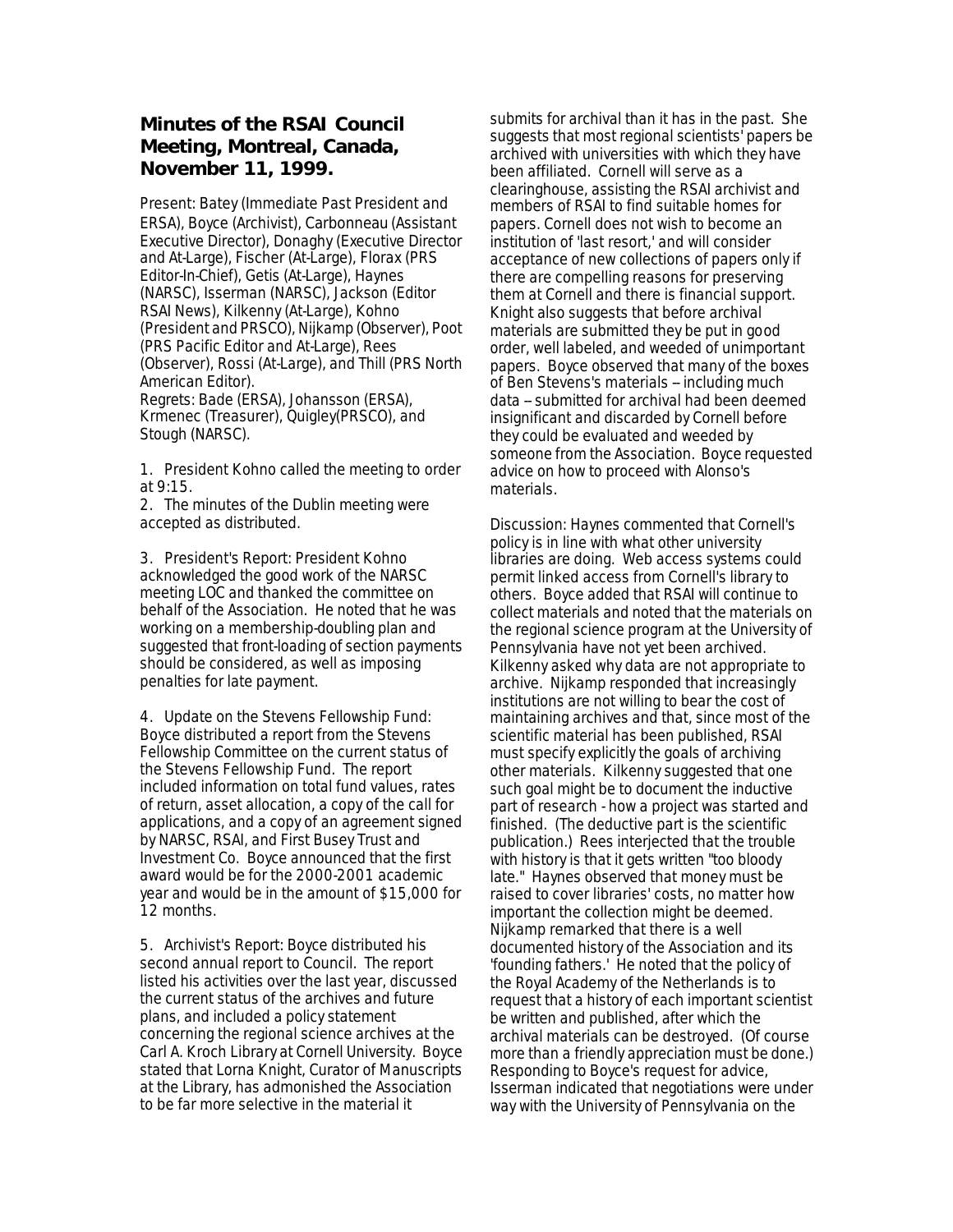disposition of Alonso's papers. Kohno thanked Boyce for his report.

6. Report from the Long-Range Planning Committee: Immediate Past President Batey reported that, following up on concerns over distribution of issues of Papers in Regional Science and membership payment method voiced at the previous council meeting, the committee of himself, Donaghy, and Florax, appointed by Kohno, had met to discuss the concerns and possible responses. Section officers were then queried about how the flow of information about section membership to RSAI headquarters (HQ) could be expedited, thereby permitting a faster flow of services back from HQ, and about payment options. The responses of section officers were reported to the LRPC. Section officers generally supported the idea of submitting to RSAI HQ a list of section members from whom RSAI dues payments have been received by the end of the first quarter of each year and of submitting updates as necessary afterwards. Some section officers also suggested that arrangements be made to permit payment in euros when the currency enters circulation. While the use of credit cards facilitates collection of membership payments in some sections, officers did not feel that their use would facilitate transfers of payments, especially if transaction fees were involved.

Discussion: Haynes commented that there are differences in operational principles between sections that need to be observed.

Getis proposed that submission to RSAI HQ of lists of paid-up members by section officers by the end of the first quarter be adopted as RSAI policy and that arrangements for section payments in euros be investigated.

Decision: Kohno asked for and received approval of Getis's proposal.

Batey continued his report by noting that, since entering into the printing contract with Springer-Verlag, the Association's financial operations had become more complex and cash-flow difficulties had emerged. Since these difficulties might require changes in the structure of dues and other payments, the LRPC felt it was time to establish a financial oversight committee that has been called for by the constitution but never

implemented. Such a committee might broaden the base of information and responsibility for changes in dues schedules. Discussion: The question of what such a committee's composition might be was raised. Kilkenny opined that the committee should be composed of sitting RSAI Council members. Getis observed that a committee so composed could request information from others not on the committee. Batey noted that surely the committee would want the ability to solicit outside information. Donaghy suggested that a financial oversight committee might benefit from the input, of, say, executive secretaries of superregional conference organizing committees of ERSA, NARSC, and PRSCO, who are attuned to the concerns of the their regional memberships.

Haynes responded that, irrespective of the committee's composition, council members should take ultimate responsibility for all financial decisions. Batey proposed that the implementation of a financial oversight committee be approved in principle and that a detailed proposal of its composition and operation be submitted at the next council meeting.

Decision: Kohno asked for and received approval of Batey's proposal.

The third item of Batey's report concerned the proliferation of prizes and awards in RSAI. Batey reported that the LRPC perceived a need to gather information on just what prizes and awards are available to whom in the Association. Once such information is in hand, an organizational scheme could be developed to promote an equitable distribution among RSAI members of opportunities to compete for prizes and awards.

Discussion: Isserman suggested that data on past prize recipients might be analyzed with an eye toward geographical distribution and professional rank.

Action: Donaghy agreed to solicit information on prizes and awards for further discussion at the next council meeting.

The fourth item of Batey's report concerned efforts to extend the international scope of RSAI. Batey remarked that the upcoming Symposium on regional development in South Africa should be a precursor to other such undertakings. He suggested that a committee be appointed to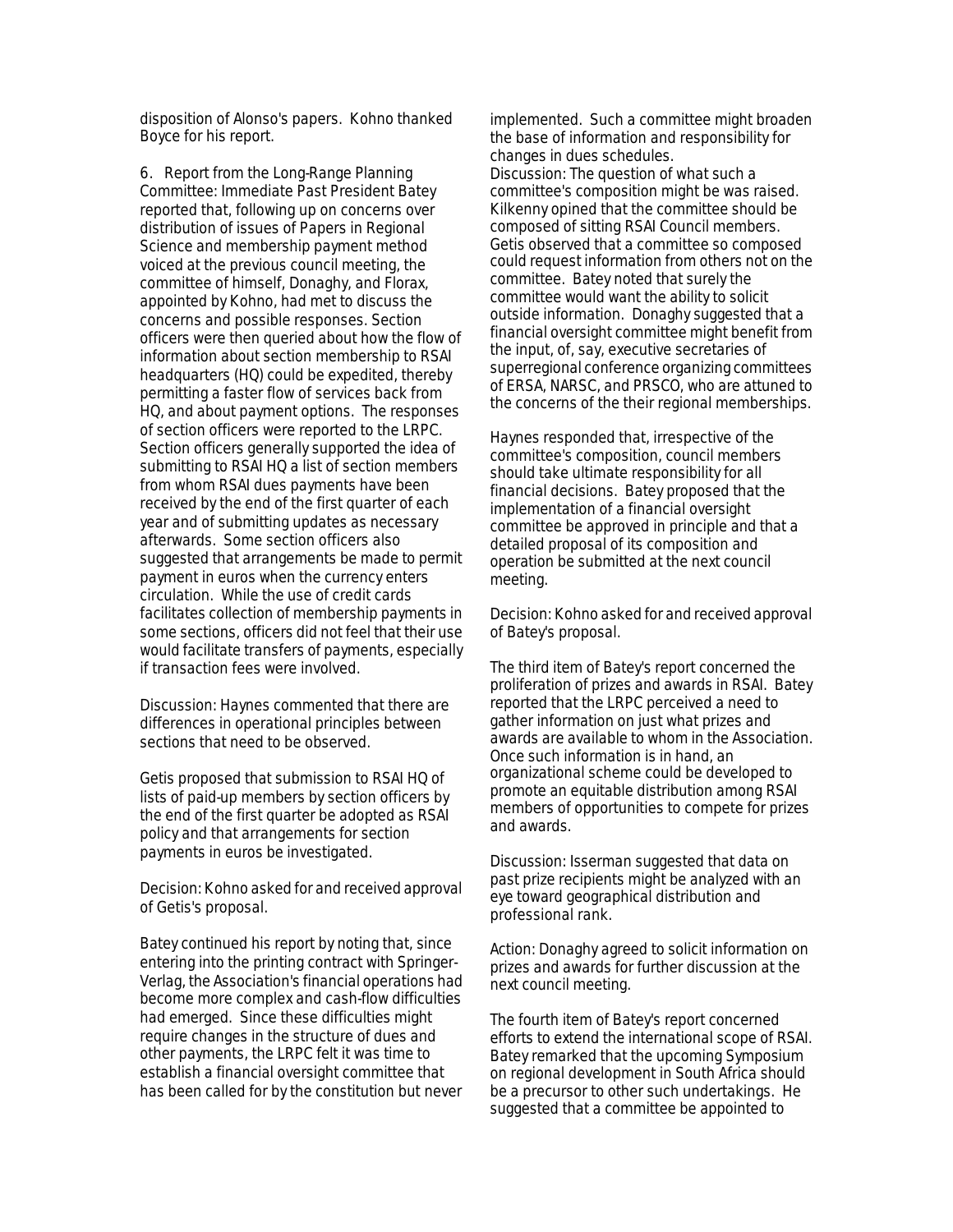initiate other symposia in such places as South America and Southeast Asia and suggested that the committee should comprise as members Juan Cuadrado-Roura, Geoffrey Hewings, President Kohno, and Peter Nijkamp.

Discussion: Haynes commented that the Indian Regional Science Association (IRSA) has been in operation for over ten years, but it has not been well integrated into RSAI. Nijkamp remarked that he has been a member of the Association for over ten years and IRSA has been thriving. Kilkenny suggested that a subcommittee might be created to leverage the committee's efforts to organize institutes. Batey responded that it was important not to undertake too many institutes at once. Rossi noted that the French-speaking group is doing much in North Africa and suggested that Antoine Bailly be included in the committee. Getis inquired as to whether there had been an effort to bring people from South America, Southeast Asia, and Northern Africa to the World Congress in Lugano. Donaghy responded that there was a standing committee charged with the task of developing a policy for subsidizing travel to the World Congress by regional scientists from these underrepresented areas. Kohno thanked Batey for his report.

7. Executive Director's Report: Donaghy reported that Geoffrey Hewings had been elected Vice President (President-elect) of RSAI and that John Dewhurst had been elected to replace Jacques Poot as an at-large councilor. He also reported that Luz Savaadra, student of Jan Brueckner, won the award for best dissertation and informed the council that future meetings were scheduled for May 16th at 2:00 PM in Lugano, for August 29th at 9:00 AM in Barcelona, and for November 9th at 9:00 AM in Chicago. Donaghy informed Council that, because of the increased demands for information processing being placed on the RSAI HQ staff, part of the full-time position given up when Sringer-Verlag took over printing of Papers in Regional Science would have to be refilled.

8. Treasurer's Report: Treasurer Krmenec's report was distributed. Donaghy reviewed its main points in Krmenec's absence. The report discussed the financial position of the Association in 1998 in comparison with its position in 1997 and with its anticipated position at the end of 1999. In 1998 RSAI enjoyed a substantial increase in membership revenue (due mainly to the \$10 increase in dues) while institutional subscriptions declined. Figures for

revenue from conference per capitation fees were low but failed to account for a late payment from the Santa Fe meeting. (Under the 'modified accrual' method of financial accounting, collection of these fees must be recorded in the year they are actually received.) Revenues from investments grew by 61%. Production costs of Papers in Regional Science were much higher in 1998 than 1997, as were costs associated with the newsletter, which involved mailing several conference posters and setting up the new web page. A decrease in office expenses resulted from the departure in October of a full-time office staff person.

1999 is the first year that RSAI has operated without the benefit of institutional subscription revenue from Papers in Regional Science. We have sufficient evidence in hand to anticipate accurately what the financial position of the Association will be at the end of 1999. In spite of higher membership fees, a surcharge payment from Springer-Verlag to support editorial assistance, and savings on office personnel expenses, the Association's assets have been drawn down due to the need to liquidate financial instruments to meet cash flow exigencies. And while the inflow of memberships from North America has remained stable, it has declined from Europe, the Pacific, and developing countries. If superregional conference per capitation fee collections for 1999 are passed on to RSAI HQ in a timely manner, projected revenues and expenses should be offsetting for FY1999 and beyond.

Substantial savings from the production and mailing of the newsletter and membership directory are anticipated with the introduction of electronic publishing in 2000. RSAI HQ, however, will need to replace the lost full-time staff person with a part-time person in order to cope with the increased work flow. While canabalizing the full-time position in 1999 has helped to balance that year's budget, rehiring at the position will surely produce a deficit in 2000.

Discussion: Batey suggested that a proposal to remedy the projected revenue shortfall, supported with data, be presented to Council at the Lugano meeting. Kilkenny commended Krmenec for the thoroughness of his report, for which Kohno also thanked him.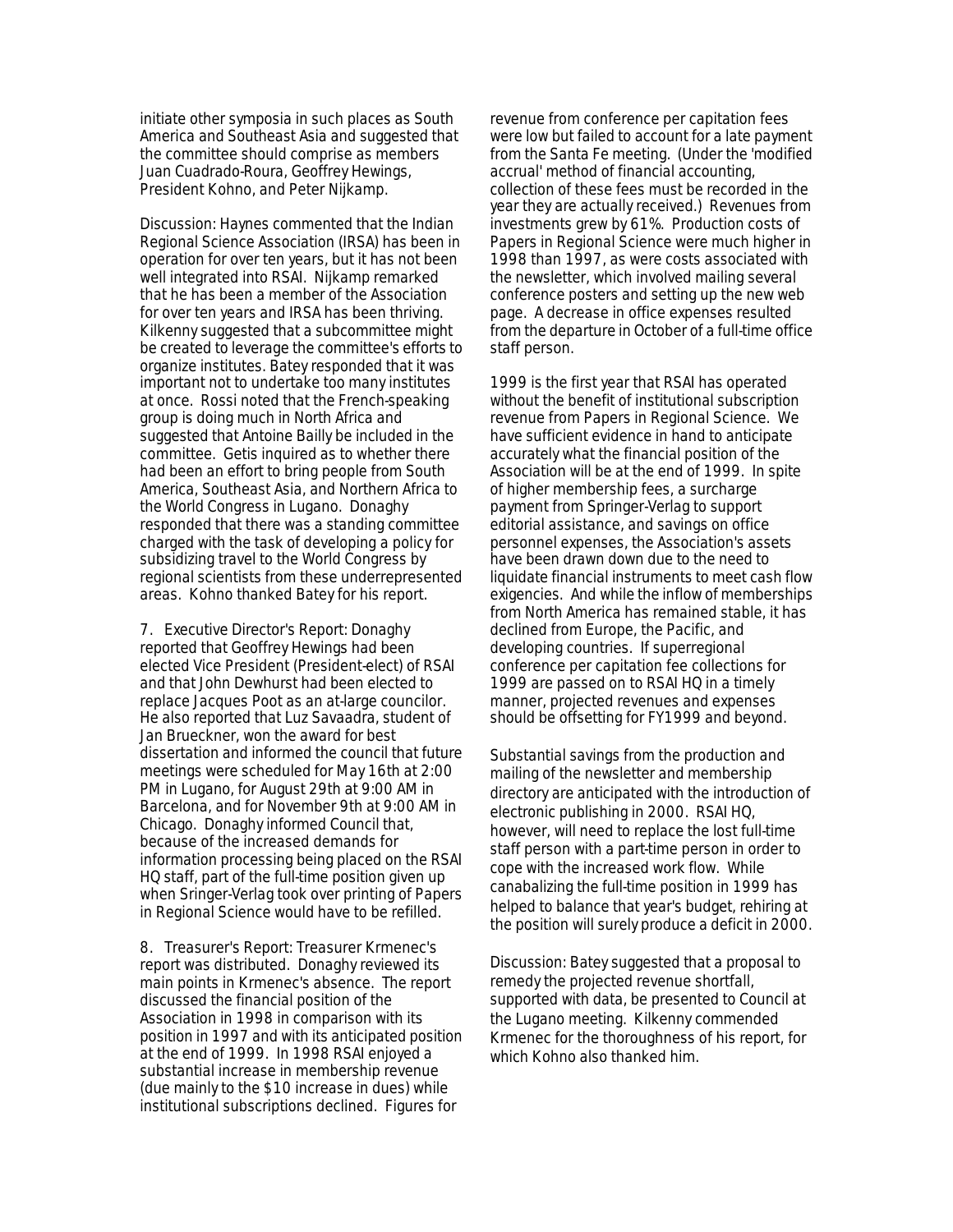A moment of silence was observed at 11:00 AM to mark the time at which the first World War ended on 11/11/17.

9. RSAI News Editor's Report: Editor Jackson reported that he will continue to serve in his present capacity only through the May 2000 issue of the newsletter and that associate editor Pellegrini has resigned. He reminded the Council that, as agreed upon at the Dublin meeting, that the newsletter would become available in print and electronic formats in 2000 and that only brief outlines of conference programs will appear in future newsletters. Full conference programs will be posted on conference web-sites to which links will be provided on the RSAI web page. Jackson announced that the transition to a new web server has been completed and that he is attempting to get the RSAI web page to appear higher on the list of sites returned for regional science searches.

Discussion: Isserman suggested that it might be worthwhile to register a web address of www.rsai.org and indicated that he would supply Jackson with information about how this might be done. Kohno thanked Jackson for his report.

10. Report of PRS Editor-in-Chief: Editor-in-Chief Florax indicated that he had both short-term and long-term issues to discuss. Taking the former first, he reported all four issues of volume 78 of the journal had been published and distributed. The editors were presently working on issues of volume 79 and anticipated that all issues would be published and delivered in a timely manner. Florax announced that volume 79 was completely filled, except for research notes, and that the publication delay now appeared to be over eighteen months from acceptance of manuscripts. The flow of manuscripts has been stable at 50-60 per year, with European submissions being constant, Pacific increasing, and North American declining. Solicitation of manuscripts from superregional meetings had been successful in netting six or seven submissions a meeting.

Florax stated that the editorial board meeting will focus on longer-term issues, on which the editors had prepared a detailed report. Longer term issues included what steps could be taken to

ensure timely delivery of the journal to members who renew through their sections and whether and when volume size should be increased. Regarding the latter, Florax remarked that issues for 2001 were already being prepared. On the basis of the number and quality of manuscript submissions, he believed that increasing volume size to 600 pages was warranted. He noted that a decision on this matter must be made by April 2000. Florax suggested that an expanded journal could be used as a marketing tool to build the membership base of the Association as well as the institutional subscription base. He indicated that he would be putting an explicit proposal before Council members soon.

Discussion: Batey commented that, owing to the terms of the printing agreement RSAI had signed with Springer-Verlag, Council shouldn't delay past April 2000 in making the volume size decision. He proposed that the working group of himself, Donaghy, and Florax, which had negotiated the original agreement with Springer-Verlag, be reconvened to consider the issue, formulate a proposal, and put a decision to the Council via e-mail prior to the April 2000 deadline.

Decision: Batey asked for and received Council's approval of his proposal.

Kohno thanked Florax for his report.

11. Proposal to establish the Alonso Memorial Fund: Isserman gave a background sketch of William Alonso, recipient of the first Ph.D. in the field of Regional Science, and briefly discussed his many contributions to regional science, demography, urban modeling, and area studies. He apprized Council that several former students and colleagues wished to honor the memory of Alonso by establishing an annual competition for a cash prize to be awarded to a scholar who had recently made an important contribution in an area of research that Alonso had worked. The prize would be supported by interest income from a fund to be established under the aegis of RSAI with First Busey Trust and Investment Company in an arrangement similar to that of the Stevens Fellowship Fund. The committee proposing to raise funds and choose prize winners comprises Michael Tietz (Chairperson),